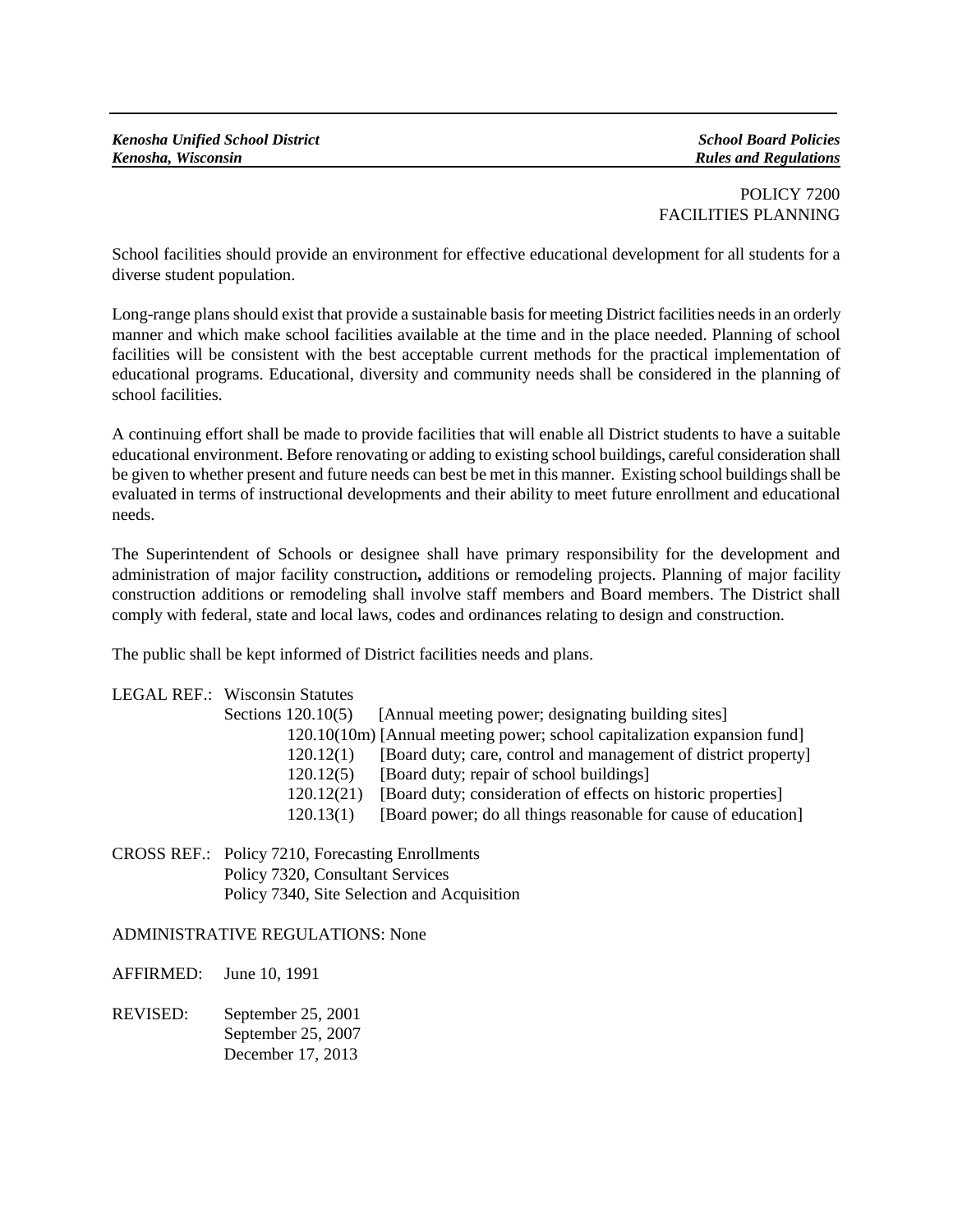RULE 7200 FACILITIES PLANNING

- A. Long-Range Planning
	- 1. The Superintendent of Schools or designee shall establish a Long-Range Facilities Planning Committee for the purpose of developing a plan that will be reviewed as necessary to determine longrange district facility needs and be presented to the School Board periodically as directed by the School Board.
	- 2. A comprehensive long-range facilities plan should consider several factors, including the following:
		- a. The educational program to be offered.
		- b. The number and location of individuals to be served by the school system.
		- c. The space needs required beyond existing facilities.
		- d. The financial implications to the community.
		- e. Attendance boundaries
		- f. Population demographic characteristics of the District and the specific attendance boundaries.
		- g. The adequacy of existing facilities to meet program needs.
- B. Instructional Design
	- 1. Educational specifications shall be compiled by an instructional design committee appointed by the Superintendent of Schools when deemed necessary, when new facilities, additions or remodels are being considered. Members of this committee will represent the various instructional and service areas of the District and represent the Districts diverse student population (i.e. minority, special needs, majority, etc.). The educational specifications shall be submitted to the School Board for approval and referred to the facilities design committee.
	- 2. Specifications for educational facility construction, additions or remodeling shall include:
		- a. Program considerations
		- b. Characteristics of the community
		- c. Instructional program
		- d. Other administrative considerations, such as:
			- i. Enrollment data
			- ii. Financial considerations
			- iii. Interrelationship of facility to District
			- iv. Description of curriculum organization
			- v. Personnel requirements
			- vi. Diversity of the student population
		- e. Relationship of spaces
		- f. Facilities required
- C. Facilities Design Committee
	- 1. A planning committee, consisting of staff members appointed by the Superintendent of Schools or designee, Board members, and members of the community that reflects the diverse demographics of the District shall be convened for the purpose of assisting in the design of a comprehensive building plan. Staff members representing the various instructional and service areas of the District, in addition to the architect/engineer, and other consultants may be invited for development and review of plans for specific building program areas.